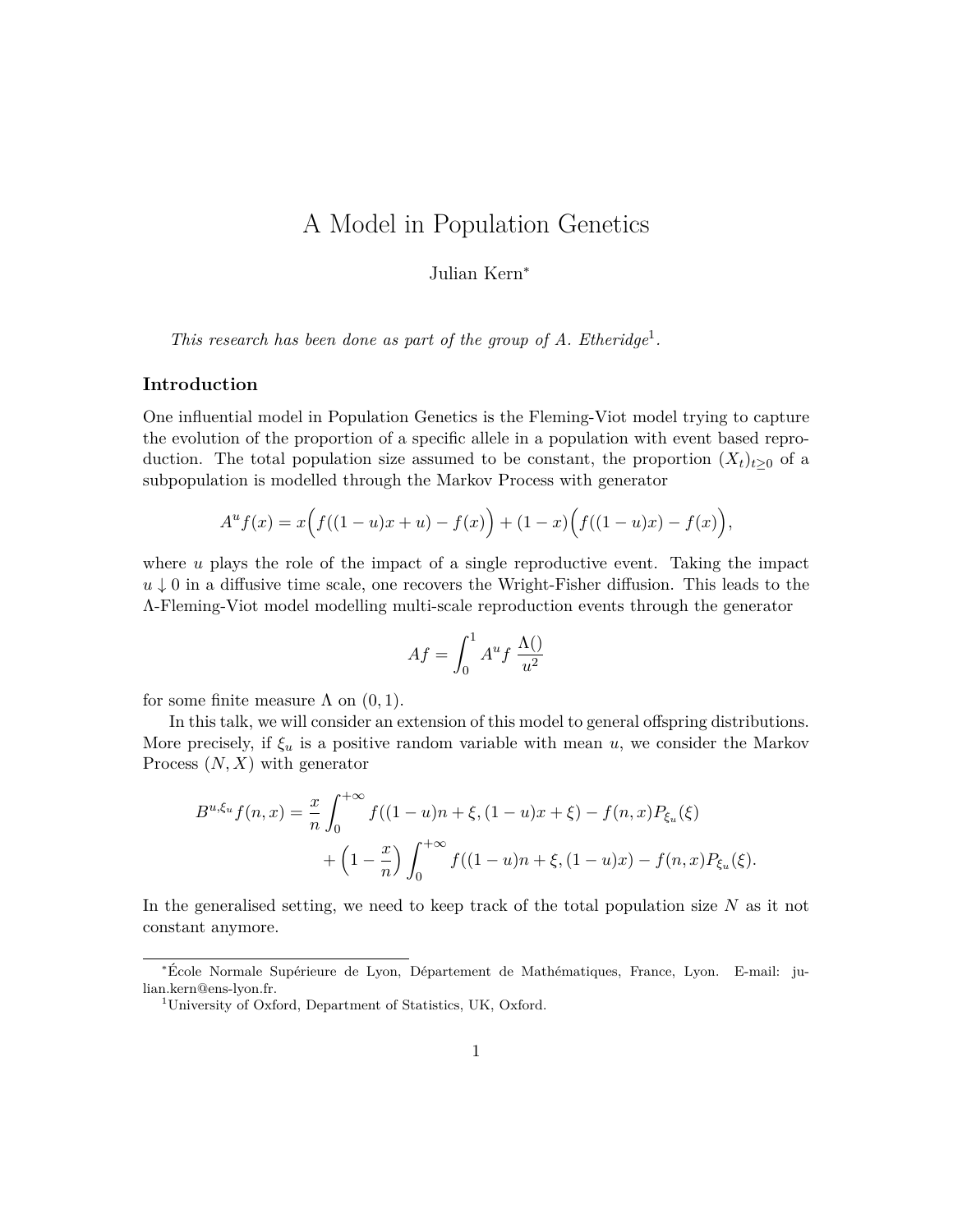Some natural question are:

- 1. At which scale is there a limiting process in the small impact regime  $u \downarrow 0$ ?
- 2. Can a generalised Λ-Fleming-Viot model be defined?
- 3. Can we characterise the ancestry in this model?
- 4. Is it possible to mimic the construction of the Spatial Λ-Fleming-Viot model to include space in the generalised model?

The two first problems will be subject of this talk. The project is ongoing: at the moment, we investigate the third question. The fourth problem is much more challenging than the nonspatial case. It turns out that the understanding of ancestry may be crucial to prove essential properties in the spatial case.

## **Main Results**

In the following, denote by  $(\xi_u)_{u\in(0,1)}$  a family of  $[0,+\infty)$ -valued random variables with  $\mathbb{E}[\xi_u] = u$  and write  $P_u$  for their respective laws.

Write  $(N^u, X^u)$  for the process with generator  $B^{u,\xi_u}$ .

**Theorem 1** (Convergence in the Small Impact Regime). *Suppose that there exist*  $\gamma \in [0,1]$ *and some jump measure*  $\Xi$  *on*  $(0, +\infty)$  *such that* 

$$
\lim_{u \downarrow 0} \frac{1}{u} \mathbb{E}[\xi_u] = \gamma \quad \text{and} \quad \lim_{u \downarrow 0} \mathbb{E}[f(\xi_u)] = \int_0^{+\infty} f(\xi) \Xi(\xi)
$$

*for all continuous bounded functions* f : R → R *vanishing in a neighbourhood of zero.* Then, for suitable initial conditions, the processes  $(N^u, X^u)$  converges in law in  $\mathbb{D}_{[0,T]}(\mathbb{R}^2)$ *to the Markov Process*  $(N, X)$  *started from*  $(N_0, X_0)$  *with generator* 

$$
B^{\gamma,\Xi}f(N,X) = (\gamma - N)\partial_N f(N,X) - \frac{X}{N}(\gamma - N)\partial_X f(N,X)
$$

$$
+ \frac{X}{N} \int_0^{+\infty} f(N+\xi, X+\xi) - f(N,X)\Xi(\xi)
$$

$$
+ \left(1 - \frac{X}{N}\right) \int_0^{+\infty} f(N+\xi, X) - f(N,X)\Xi(\xi).
$$

*In particular,* N *is a Lévy-driven Ornstein-Uhlenbeck process.*

**Corollary 2** (Existence of the model). Let  $\Lambda$  be a finite measure on  $(0, 1)$ . Suppose that *the*  $\xi_u$  *satisfy the condition from Theorem 1. Then, for any*  $N_0 > 0$  *and*  $0 \le X_0 \le N_0$ , *there is a unique Markov process*  $((N_t, X_t))_{t \geq 0}$  *with generator* 

$$
Bf = \int_0^1 B^{u, \xi_u} f \frac{\Lambda()}{u} u
$$

*started from*  $(N_0, X_0)$ .